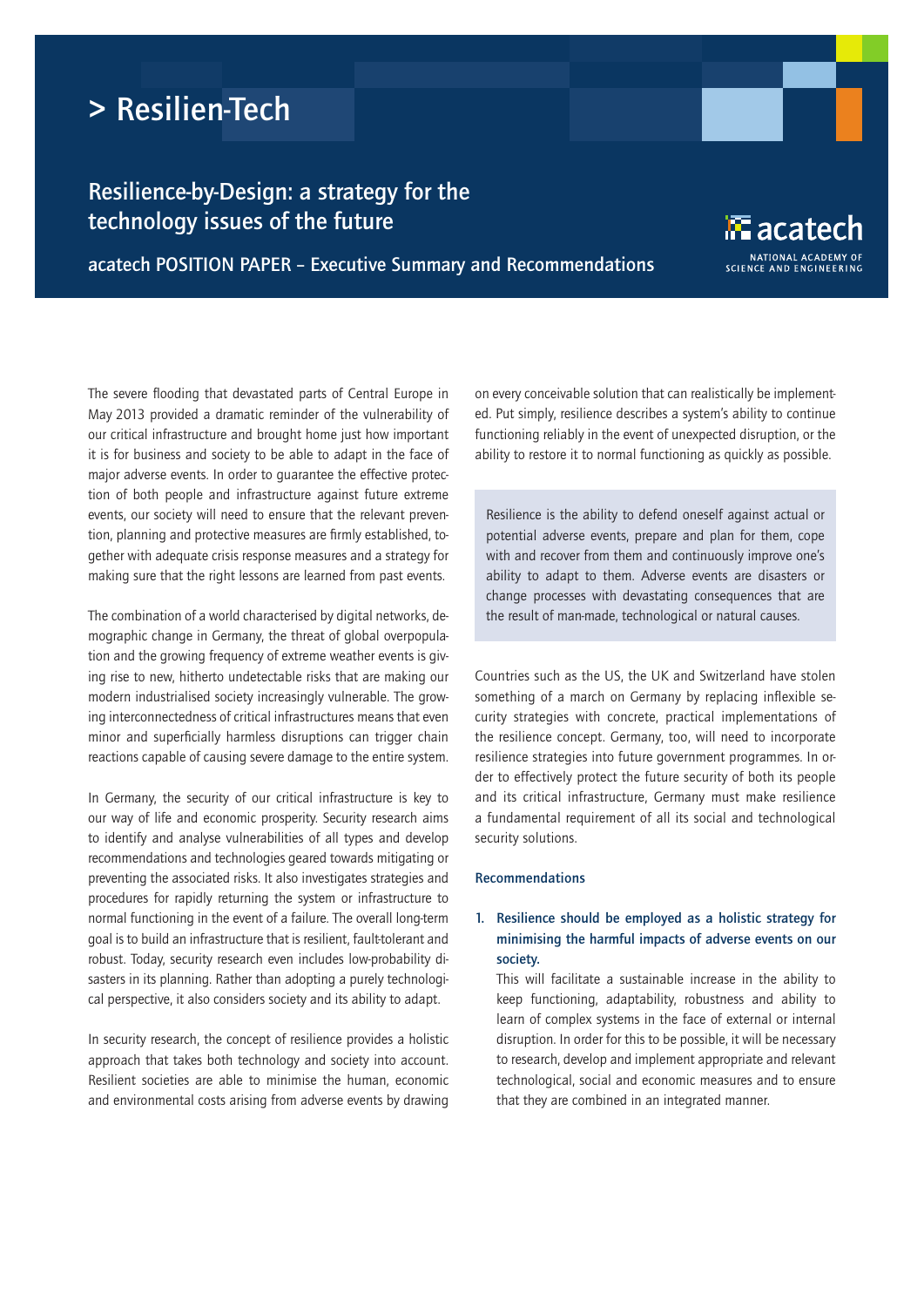#### 2. Metrics and indicators should be developed for evaluating vulnerability and resilience.

Well-designed and practical quantitative tools are essential for assessing the vulnerability and resilience of societies and their subsystems. These tools will improve our ability to systematically identify weaknesses, establish the effectiveness of investments and determine how specific measures impact on resilience. The German research community should therefore take up the challenge of developing practical methods for measuring resilience.

## 3. Methods should be developed for modelling and simulating complex socio-technical systems that are critical to our society.

Security research should place greater emphasis on research initiatives that develop existing modelling approaches and help to simulate the impacts of adverse events, particularly in terms of cascade effects. It will be especially important to guarantee reliable identification of system-critical nodes and interfaces that could trigger cascade effects if damaged, as well as to predict the system's ability to self-organise.

# 4. Resilience engineering should be established as an independent discipline. The research, development and implementation of resilient designs and construction methods for critical infrastructure should be accelerated.

Innovative technology should be employed to ensure that infrastructure is capable of meeting the needs of the  $21<sup>st</sup>$  century. Resilience engineering involves the development of customised technological and interdisciplinary methods and solutions for building resilience into systems that are critical to our society.

## 5. Strategies should be developed and implemented for sustainably strengthening people's self-reliance in the face of adverse events.

In order to ensure that they are actively involved in shaping resilient societies, the public should be engaged in a dialogue as equal partners and provided with wide-ranging opportunities to participate at a variety of different, decentralised levels. Government can encourage people to take precautions against risks and promote their acceptance, for example through school curriculum content, by supporting volunteering with the fire service, Red Cross, humanitarian aid organisations such as Germany's THW and other emergency services, or through other concrete measures.

#### At a glance

- Our dependence on critical infrastructure coupled with the growing frequency of extreme events means that our society is becoming increasingly vulnerable.
- The growing interconnectedness of critical infrastructures means that even minor disruptions can have a severe impact on the entire system.
- The concept of resilience provides a holistic approach that enables the human, environmental and economic costs arising from adverse events to be minimised.
- Resilience helps to keep systems up and running for as long as possible in the event of disruption, or enables them to be rapidly returned to normal functioning.
- In order to quarantee the future security of its critical infrastructure, Germany must make resilience a fundamental requirement of its social and technological security solutions.
- 6. The case should be made for the long-term value-added that resilience can bring to our society.

We need to adopt a wider perspective, abandoning shorttermist and short-sighted cost-benefit optimisation in favour of strategic, long-term thinking and actions. Future research initiatives should therefore incorporate the economic aspects right from the outset, demonstrating why it is worth investing in resilience and making the business case for why resilience should not simply be regarded as a cost.

#### 7. Incentives should be created for businesses to increase their resilience.

Consideration should be given to the introduction of a standardised resilience monitoring system that would be supported and, if necessary, coordinated by the State. The system would provide appropriate incentives to socially critical businesses that were able to demonstrate an increase in their resilience. It would also seek to influence the behaviour of those socially critical businesses that failed to take measures to improve their resilience by penalising them with higher insurance premiums, additional levies, etc.

# 8. An early warning system should be established, featuring compulsory reporting of adverse events.

While the probability of major adverse events may be low, they do nonetheless occur from time to time. A national early